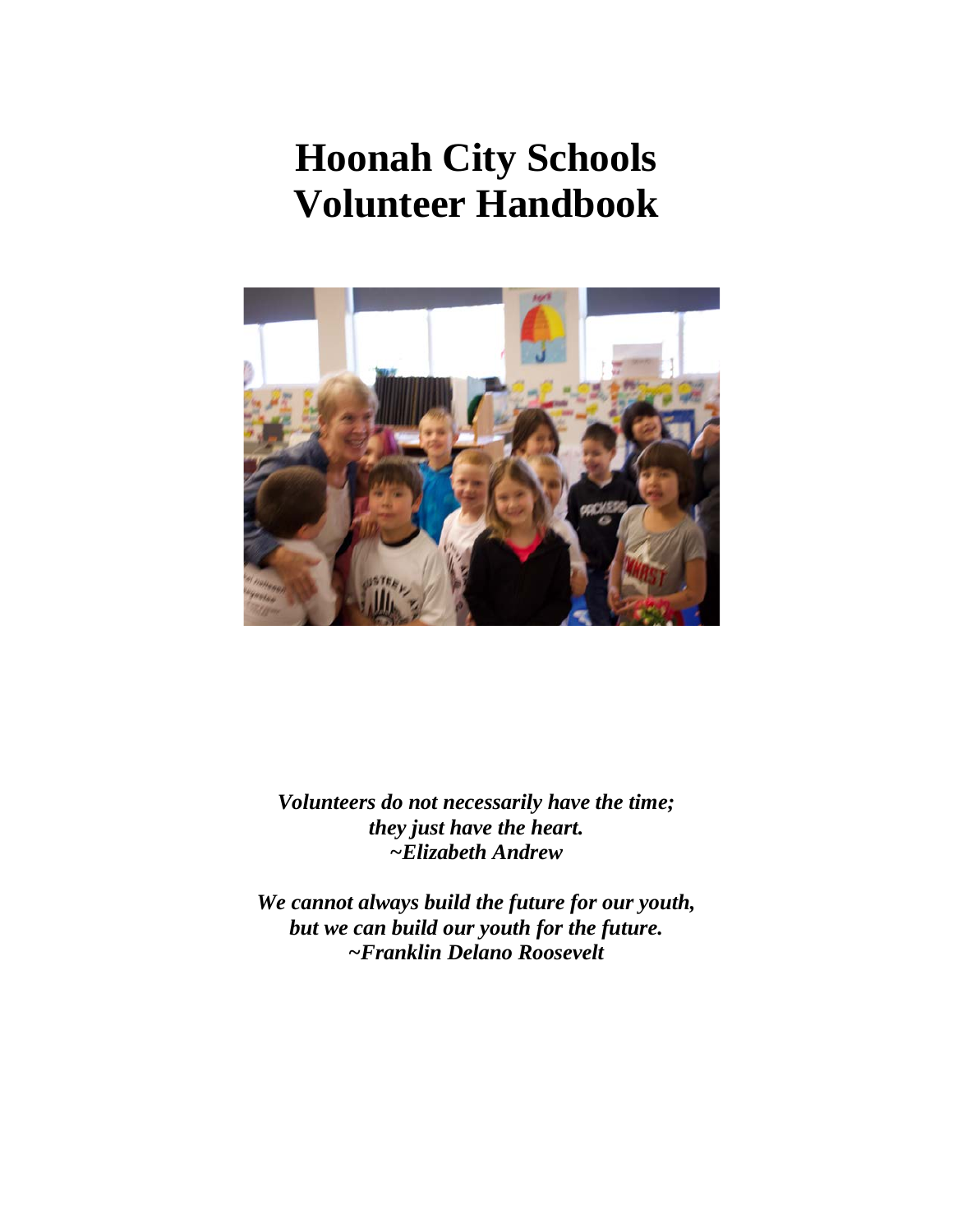## **Volunteer Requirements BP1250**

The wealth of experience available in the community is a resource that should be used in appropriate ways to enrich the educational program and strengthen our schools' relationships with homes, businesses, public agencies and private institutions. By their presence, volunteers also can make school environments safer and more closely supervised. The School Board encourages parents/guardians and other members of the community to share their time, knowledge and abilities with our students.

All persons who wish to perform more than 8 consecutive hours of volunteer service or any volunteer service requiring overnight or travel away from home with or around students must pass a State of Alaska background check. No person who has ever been convicted, or plead guilty or no contest (including forfeiture of bail) to a crime involving violence or sexual abuse can be a volunteer for the District.

The Superintendent or designee may authorize the use of volunteers. The Superintendent or designee shall establish regulations to protect the safety of both students and volunteers.

The District has the right to deny volunteer service to anyone for any legal reason.

The District and its employees shall not unlawfully discriminate against or harass volunteers or volunteer applicants on the basis of sex, race, color, religion, national origin, ancestry, age, marital status, changes in marital status, pregnancy, parenthood, physical or mental disability, Vietnam era veteran status, genetic information, or good faith reporting to the board on a matter.

Like employees and students, volunteers shall act in accordance with district policies and regulations.

## **Expectations and Guidelines for Volunteering**

Thank you for your interest in volunteering in the Hoonah City School District! Our district depends on volunteers and values their contributions. Your willingness to serve the students and staff of the district is greatly appreciated. This handbook outlines the guidelines and expectations that volunteers must follow to create safe and successful experiences for students, staff, and volunteers. All volunteering relationships established through Hoonah City School District must be appropriate in nature even when working with family members and relatives

## **You Are Part of an Education Team**

Volunteers who are committed to helping students be successful are important members of the school team. These individuals are essential to bringing the outside world to the school. Students need contact with individuals who can share experiences and bring other perspectives into the classroom. They need adults who can guide them through the learning process.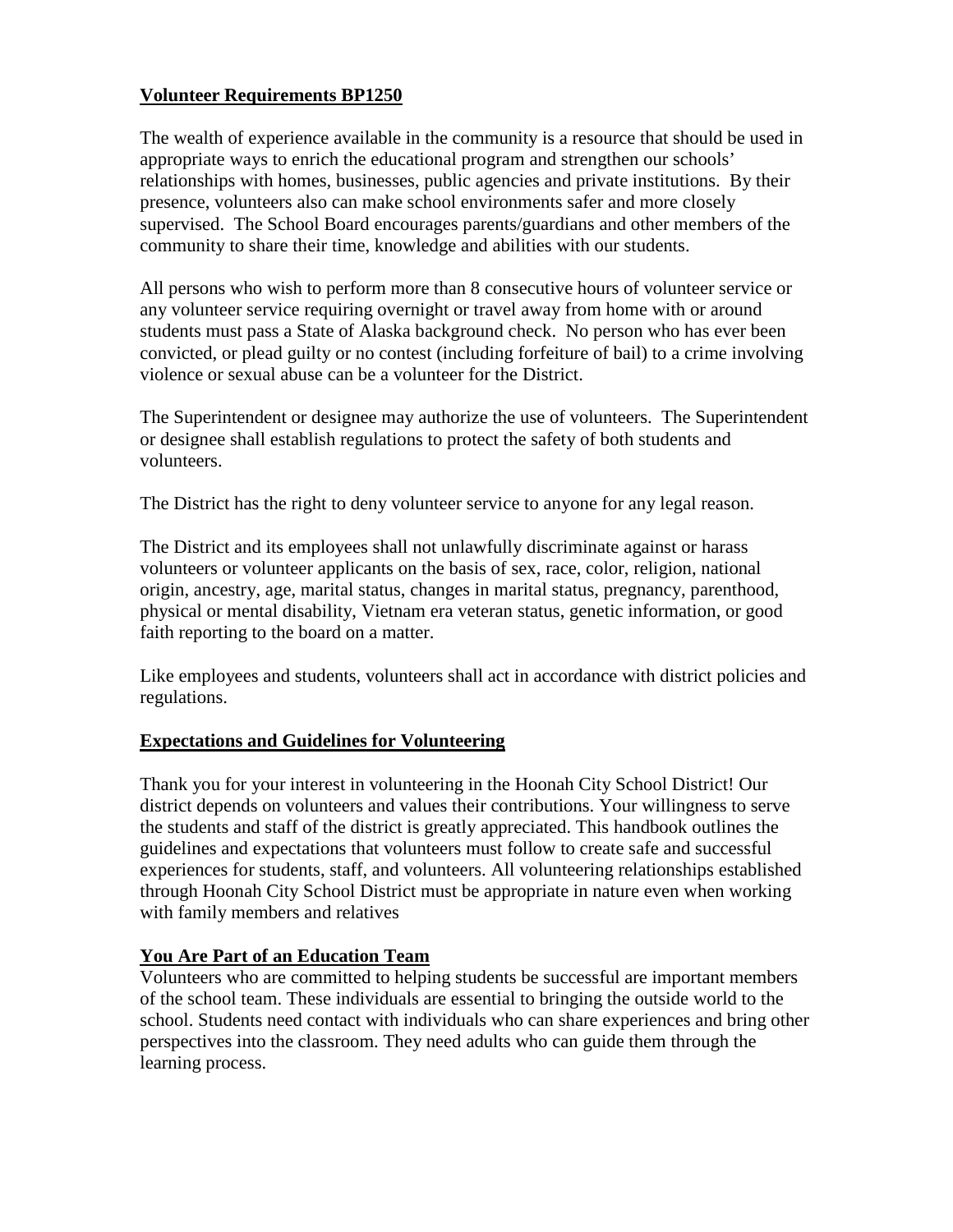# **Goals:**

 $\Box$  Enrich the curriculum

Enrich students' learning opportunities

 $\Box$ Provide assistance to individual students

Provide opportunities for meaningful service

Relieve teachers of some non-instructional tasks

 $\Box$ Establish a school and community partnership for quality education

Enhance all aspects of the educational process

# **Working closely with the classroom teacher and school staff includes:**

Following the direction of a school staff member

Accepting direction and suggestions from teachers

 $\Box$ Respecting the privacy by not discussing school matters away from the classroom

Understanding that evaluation of a student's learning can only be done by the teacher

Committing to working in a classroom to support the education for all students.

Seeking help from the teacher when you need additional information or instruction.

Sharing ideas and constructive comments with the teacher

Acknowledging that teachers are responsible for discipline in the classroom

Referring to the classroom teacher or regular school staff member for final solution of any student problem which arises, whether of an instructional, medical, or operations nature

# **Enjoy working with students by:**

 $\Box$  Finding ways to establish a good rapport with students

 $\Box$ Providing help and assistance without doing the work for students

Showing a genuine interest in each student

□Accepting each student and encouraging the best from him or her

 $\Box$  Using patience and kindness

Sometimes a volunteer placement may not be a fit for the volunteer, the teacher, or the school. If your volunteer placement does not work for you, the teacher, or the school for whatever reason, your volunteer assignment may be ended, modified, or changed to a new assignment. You may request a different placement if you wish to continue volunteering. *Volunteer Handbook* 2 *Personnel Services October 2014*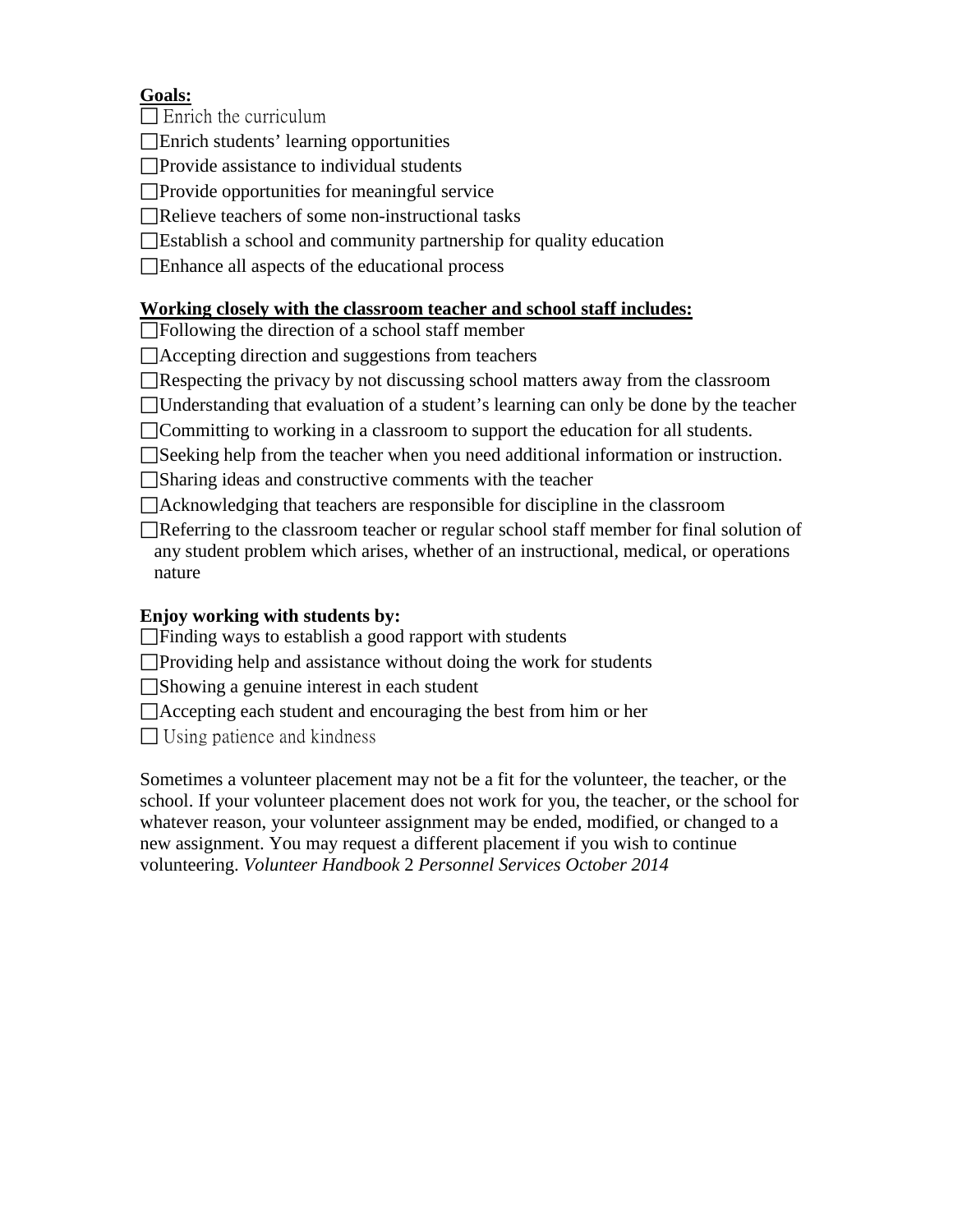## **Volunteers are expected to:**

 $\Box$ Sign in before entering the classroom on school grounds at all times

- Wear professional attire.
- Show respect for all staff and students
- Share concerns regarding students with the appropriate school staff only

If you cannot make your scheduled volunteer time, please call the school so the teacher and students will know you will not be there. Please do not bring younger children to the school during your volunteer hours. You will also be asked to turn off your cell phone while you are volunteering in the classroom and are discouraged from making personal calls while on the school campus.

#### **Essentials for School District Facilities**

No smoking or tobacco allowed, including on athletic fields and in district vehicles.

- No weapons allowed.
- No drugs or alcohol allowed.
- No use of school equipment for personal purposes allowed.

#### **Maintain Student Confidentiality**

Volunteers are expected and required to keep all student information that they obtain while working as a volunteer for the district confidential and are **required to sign a confidentiality agreement.** In fact, federal law strictly prohibits school districts and district volunteers from releasing any student information without parent/guardian permission. Student information includes all academic, medical, and personal information. Volunteers cannot take photos of students during their volunteer activities and post them publicly without authorization from the school. Student work, like artwork or papers, is also protected by law and cannot be shared publicly without written permission.

Disclosure of student information by a volunteer is a violation of the **Family Education Rights and Privacy Act of 1974 (FERPA)** and may subject the volunteer and the district to civil liability. It is very important that you keep information about students confidential. It is important that you do not discuss students or their progress with others even their parents. Do not make references to students' abilities in front of other students. The only person who should be told about a student's work is their teacher. If parents ask about their student's progress, suggest in a friendly way that they contact their teacher.

#### **Community Service Hours**

Hoonah City School District strives to find volunteer opportunities that are mutually beneficial to both the volunteer and the students in our schools. We understand that people need community service hours for a variety of reasons and ask that volunteers work with their direct supervisors at the school to arrange for signatures that confirm hours worked. However, Hoonah City School District cannot allow volunteers to complete court-ordered community service hours through our schools.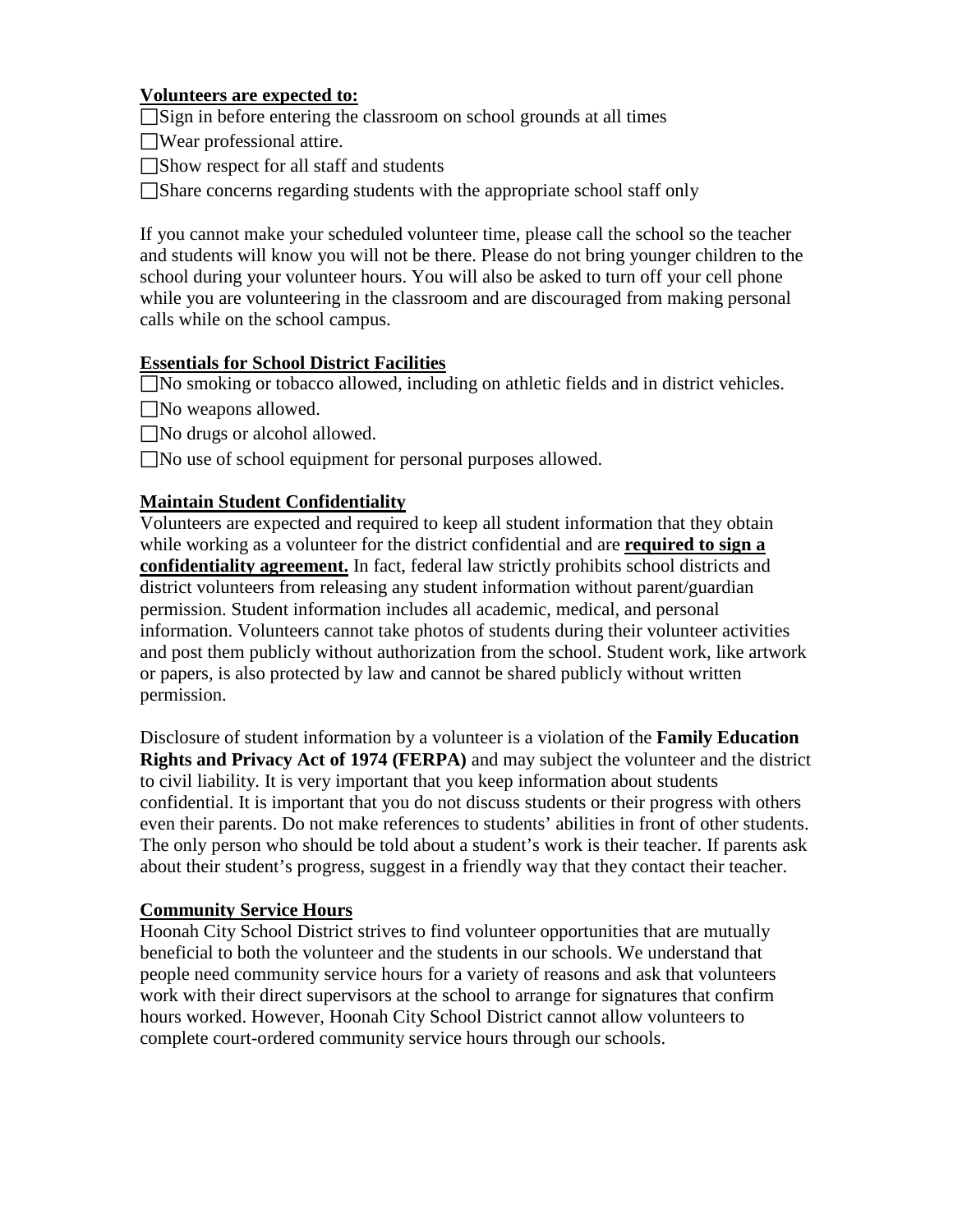#### **Harassment at School**

The Hoonah City School District harassment policies call for a commitment to an educational environment that is free from all types of discrimination and harassment, including sexual harassment, bullying, and intimidation. Volunteers are expected and required to respect and uphold both of these Hoonah City School District policies: BP 4119.12 Harassment which can be located under "Important School District Policies" at the end of this handbook. The district asks you to review each of these policies in detail prior to volunteering.

#### **Important Guidelines**

#### **Safe Interaction with Students**

The school board expects that all staff and volunteers will strive to set the kind of example for students that will serve them well in their own conduct and behavior and contribute toward a school atmosphere that is friendly but has a degree of formality.

#### **General Guidelines for Safe Interaction with Students**

All interactions with students should be professional and focused on teaching and learning. These guidelines protect both the student and the volunteer.

#### **Do not:**

Take a student or students on private outings.

 $\Box$ Initiate social activities with students.

Engage in social networking with students via Facebook, Myspace, Instagram, Snapchat, Vine, Twitter, or any other social networking website to initiate or maintain relationship(s) with any student that is not consistent with appropriate professional behavior and/or boundaries.

#### **Communication**

Do not say or write things to a student that you would be uncomfortable sharing with the student's parents, district/school administrators, or the teacher you are working with.

## **Do not:**

Make any comments that are based on gender or could be construed as sexist.

Make any comments or innuendos that are sexual in nature or could be construed as sexual.

Make jokes that belittle or diminish another person.

Give students compliments that focus on physical attributes.

Initiate conversations or correspondence of a private and/or personal nature with students.

## **Working Alone with Students at School**

Always keep the door open and lights on.

□Do not post anything on class windows that would obstruct a clear view into the room.